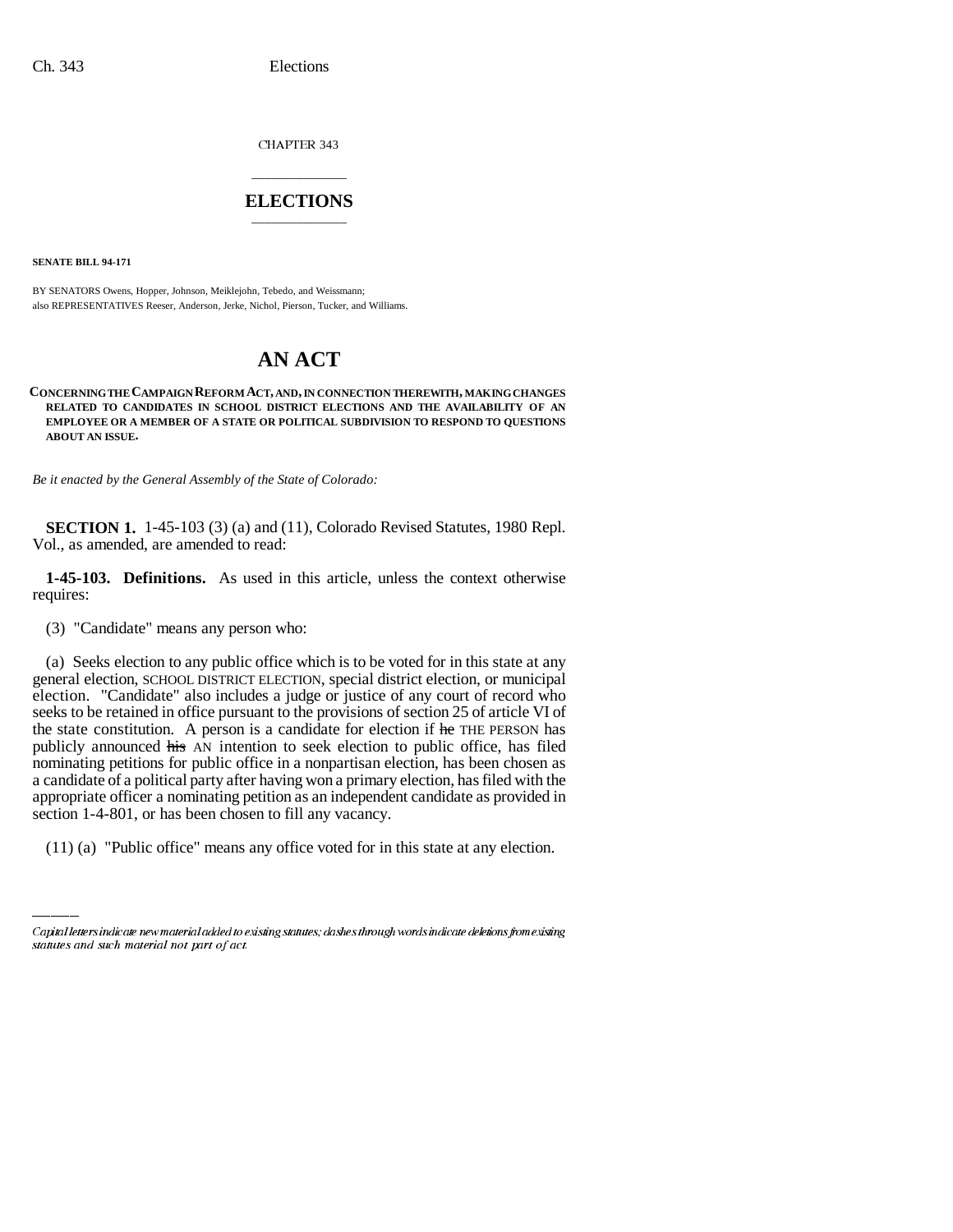(b) "Public office" does not include:

(I) The office of president or vice president of the United States;

(II) The office of senator or representative in the congress of the United States;

(III) Any office in a political party chosen pursuant to sections 1-3-103, 1-4-403, and 1-4-701;

(IV) Any political party office in an assembly or convention, including delegates thereto; any office to be voted upon in a school election; or

(V) Any elective office within a special district for which the annual compensation is less than twelve hundred dollars.

(c) "Public office" includes all of the statewide offices enumerated in subsection (12) of this section.

**SECTION 2.** 1-45-116 (1) (a) and (1) (b) (I), Colorado Revised Statutes, 1980 Repl. Vol., as amended, are amended to read:

**1-45-116. State and political subdivisions - limitations on contributions.** (1) (a) No agency, department, board, division, bureau, commission, or council of the state or any political subdivision thereof shall make any contribution or contribution in kind in campaigns involving the nomination, retention, or election of any person to any public office, nor shall any such entity expend any public moneys from any source, or make any contributions in kind, to urge electors to vote in favor of or against any issue before the electorate. However, a member or employee of any such agency, department, board, division, bureau, commission, or council who has policy-making responsibilities may expend not more than fifty dollars of public moneys in the form of letters, telephone calls, or other activities incidental to making himself available to the press or the public for the purpose of responding RESPOND to questions about any such issue, or IF THE MEMBER, EMPLOYEE, OR PUBLIC ENTITY HAS NOT SOLICITED THE QUESTION. A MEMBER OR EMPLOYEE OF ANY SUCH AGENCY, DEPARTMENT, BOARD, DIVISION, BUREAU, COMMISSION, OR COUNCIL WHO HAS POLICY-MAKING RESPONSIBILITIES MAY EXPEND NOT MORE THAN FIFTY DOLLARS OF PUBLIC MONEYS IN THE FORM OF LETTERS, TELEPHONE CALLS, OR OTHER ACTIVITIES INCIDENTAL to express EXPRESSING his OR HER opinion on any such issue.

(b) (I) Nothing in this subsection (1) shall be construed as prohibiting an agency, department, board, division, bureau, commission, or council of the state or any political subdivision thereof from expending public moneys or making contributions in kind to dispense a factual summary, which shall include arguments both for and against the proposal, on any issue of official concern before the electorate IN THE JURISDICTION. Such summary shall not contain a conclusion or opinion in favor of or against any particular issue. addressed by the summary. As USED HEREIN, AN ISSUE OF OFFICIAL CONCERN SHALL BE LIMITED TO ISSUES THAT WILL APPEAR ON AN ELECTION BALLOT IN THE JURISDICTION.

**SECTION 3. Effective date.** This act shall take effect July 1, 1994.